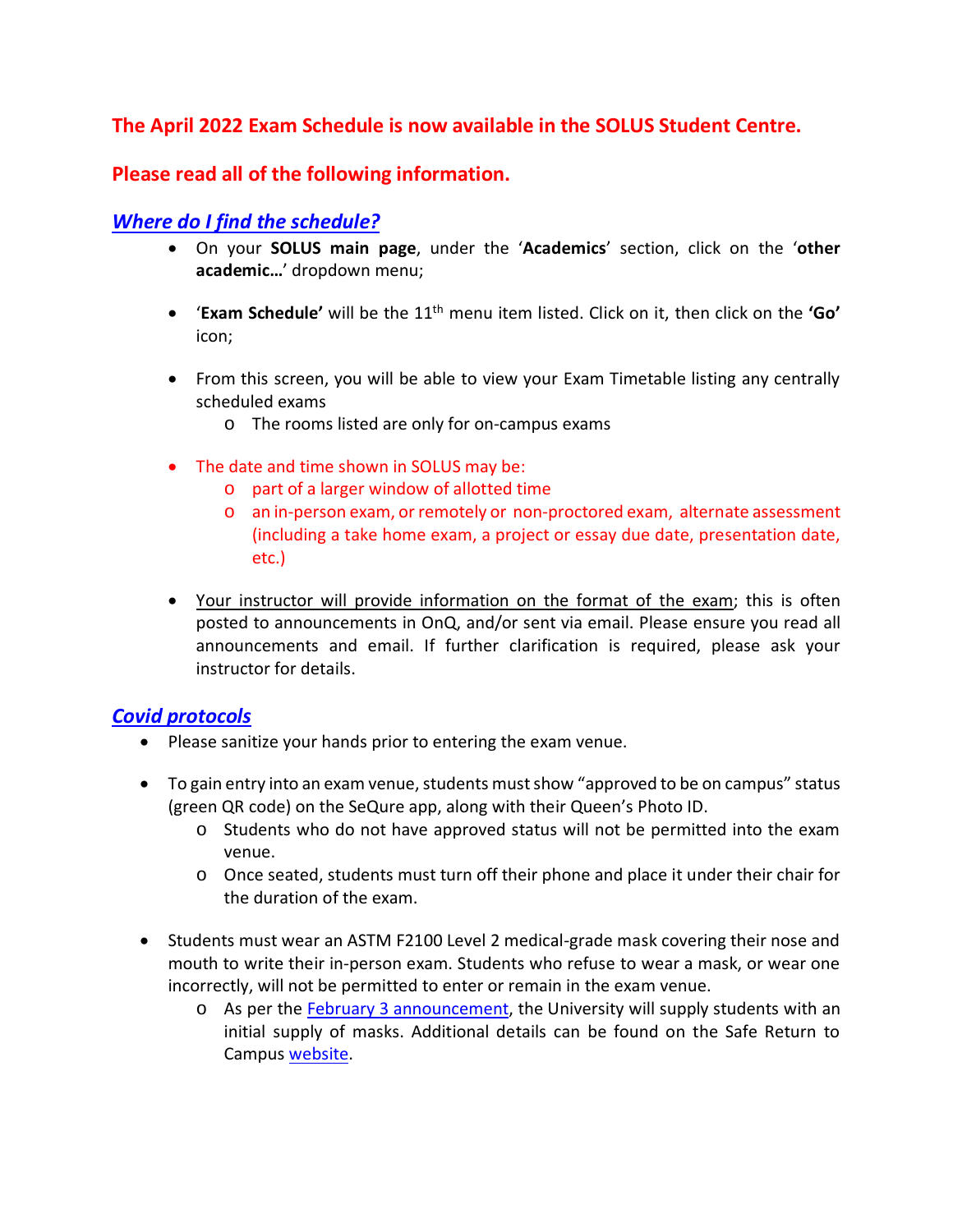- During the attendance collection, students will be asked to briefly lower their masks to confirm their ID by the proctors.
- Please maintain social distancing where possible.
- Students who fall ill during an exam will not be permitted to return to the venue to complete the exam. An incident report will be shared with the student's instructor and faculty office. Students are encouraged to follow-up with their home Faculty/School.

#### *Before you write…*

Before you write your exam, please be aware of the following rules:

- **All exam venues are scent-free. Please refrain from wearing scented products, including perfume or cologne, to your exam.**
- **If you are sick the day of your examination:** Students who are ill on the day of an examination will not be permitted to write in-person exams. Such students should seek health services, if needed, and follow-up with their home Faculty/School.
- Once arriving at the exam venue, please review the blackboard/whiteboard to determine which room(s) your exam is in. Please congregate near, but DO NOT ENTER, that room. If all rooms are hosting the same exam, you may congregate in the general area. The proctors will direct students into the room at the appropriate time.
	- o Students must maintain 2 metre distancing when in line to enter the exam venue.
	- o Please ensure you bring only items required for your exam as all other personal belongings, including all bags, must be left in the hallway. Queen's University assumes no responsibility for lost or stolen items.
	- o Students will be provided hand sanitizer upon entering the exam venue.
	- o Students may wear their coats into the exam venue, and they may be placed on the back of the chair.
		- If for any reason the coat impedes traffic in the aisle behind the chair, students will be required to adjust the placement of the coat to ensure safety standards are met.
			- Proctors may advise students of impediments, and students are to follow the direction of the proctors regarding coat placement.
- Please ensure you have visited the restroom and have all your required items before entering the exam venue. Once admitted to the exam venue prior to the exam beginning, students will not be allowed to exit the venue until after the first half hour of the exam (9:30 / 2:30 / 7:30).
- You will need your Student Photo ID Card to gain admittance to the exam venue. **A \$50.00 fine will be applied to those who do not bring their card**.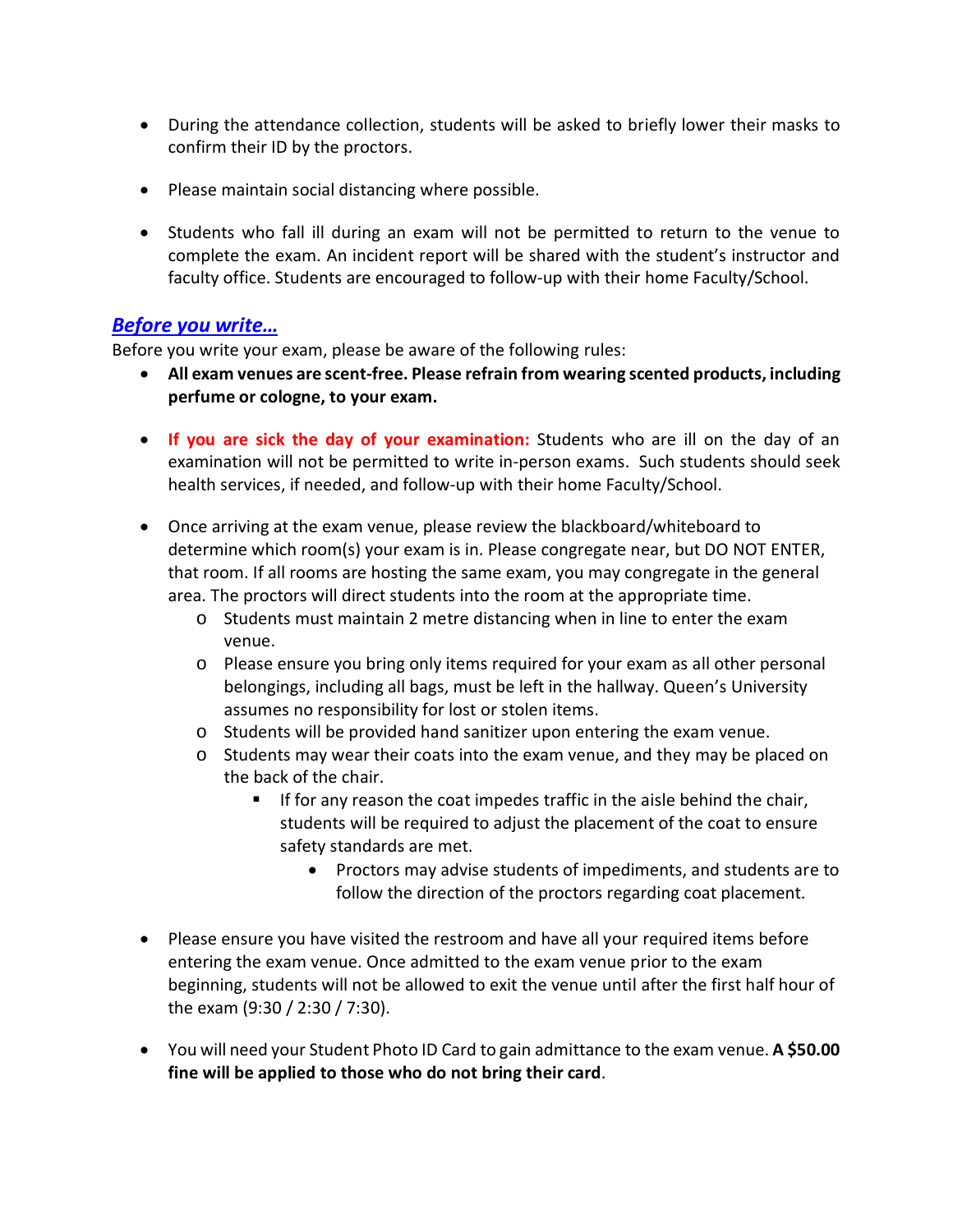- o Replacement cards can be requested by submitting the [request form](https://www.queensu.ca/registrar/sites/webpublish.queensu.ca.uregwww/files/files/Photo_ID_Form.pdf) to [student.card@queensu.ca.](mailto:student.card@queensu.ca)
- o During the exam period, replacement cards are available Monday through Friday in Gordon Hall, Room 125 from 8:30 am to 4:30 pm.
- o Double check that you have your card for an evening or weekend exam since the office is closed during those hours.
- Use of communication and electronic devices with memory and/or audio capabilities and/or web access is prohibited during an examination. **All electronic devices must be turned off and placed underneath the student's seat. This includes cell phones and smart watches.**
- Ensure you bring only the authorized aids for your exam.
	- o **CALCULATORS**: The approved exam calculator is the Casio 991, or with an approved blue sticker for School of Business (COMM) exams *only*.
		- If you require a blue sticker for your calculator for a COMM exam, you should visit the Commerce Office no later than April 8, 2022.
	- o If you do not have the correct calculator with you in the exam, you may be required to write the exam without a calculator. You will not be permitted to leave the exam venue to get a different calculator, nor should you expect spares to be present in the exam venue.
- Food/drink:
	- $\circ$  Students may bring water into the exam venue in a re-sealable container (items such as cans and/or disposable coffee cups are prohibited).
	- o Food is prohibited in an exam venue and must be consumed in the hallway. If you need to eat, notify a proctor, who will escort you to the hallway. This applies to both main and accommodated venues.
- Students remaining within 15 minutes of the end of the exam duration will be required to remain seated until the very end of the exam period. Proctors will then dismiss students in rows from the exam venue.
- A full list of exam regulations can be found at: [http://www.queensu.ca/registrar/exams/regulations.](http://www.queensu.ca/registrar/exams/regulations)

### *Students registered with Student Wellness Services (SWS)*

- Student Wellness Services includes Accessibility, Health and Counselling Services
- Do **NOT** attempt to submit a request for final exams to the Exam Accommodation System (EAS); it is not required.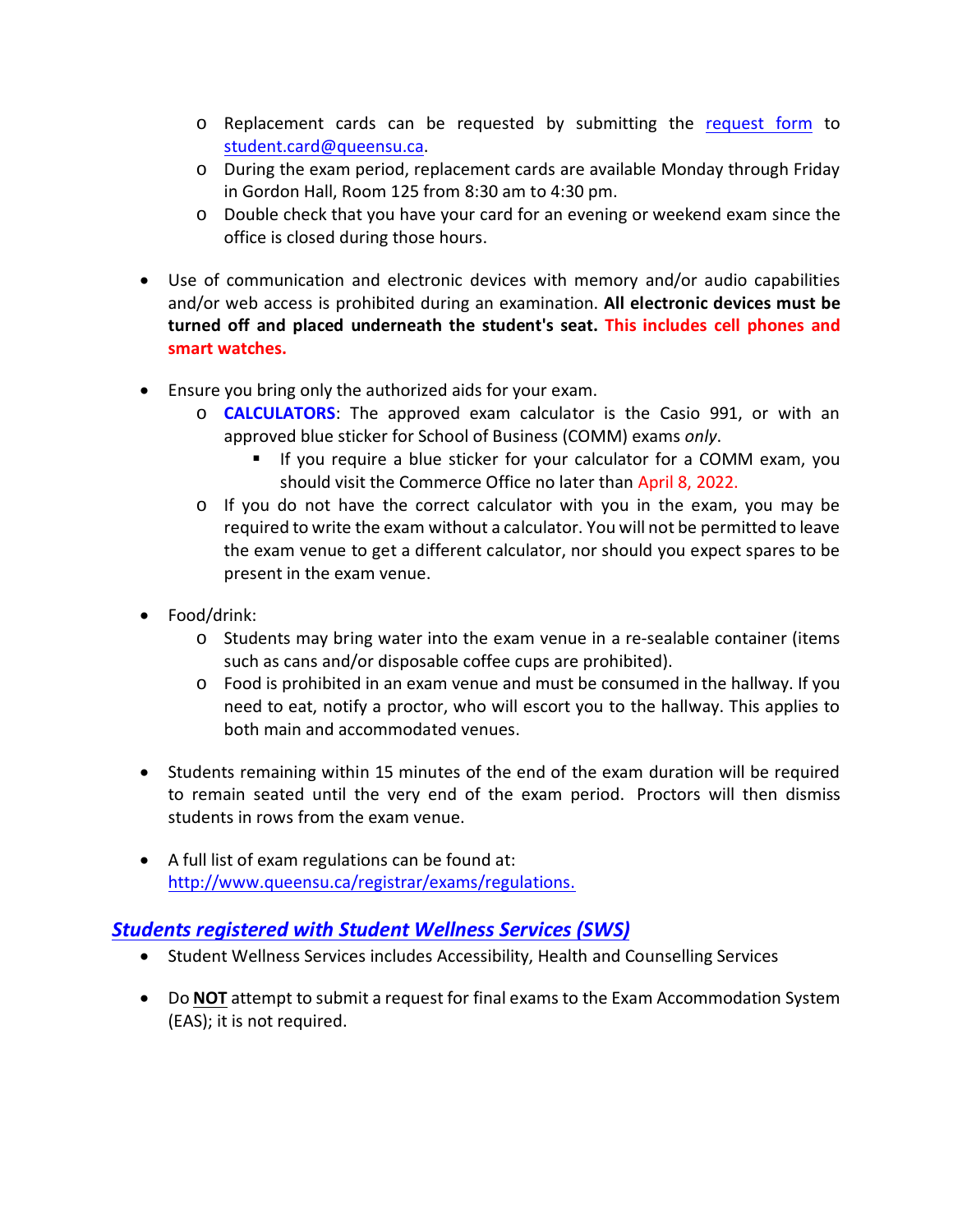- If you have been approved for accommodations through SWS, you do not need to request accommodations for SOLUS-listed April assessments. All accommodations will be implemented for applicable assessments.
- In order to guarantee that your accommodations will be in place for final exams, you must be registered with Student Wellness Services by March 15.
- **Accommodated exams are scheduled at the same date and time as what is posted on SOLUS, unless a student's accommodation prohibits scheduling at that time**. If an accommodated exam must be moved, it will be moved to the nearest possible exam slot following the originally scheduled exam date and time
- Accommodated exam times are not posted to SOLUS.
- You will receive an email accommodation notice for each SOLUS-listed exam, starting in early March. Please check your junk/clutter folder. If you have not received a notice 5 business days prior to your exam, please contact the Exams Office.
- **If you do not require the accommodation, for any reason, including dropped courses, illness, alternate arrangements with instructor etc, you MUST cancel the accommodation via email, with the Exams Office at [exams@queensu.ca,](mailto:exams@queensu.ca) 24 hours in advance of the exam. Failure to cancel and failure to appear will result in a \$45 fine per missed exam.**
- If you have an assessment that is NOT listed in SOLUS, please contact your instructor no later than March 30 for accommodation.

### *Conflicts*

- The Exams Office accepts applications for resolution of the following conflicts ONLY:
	- o **Two exams at the same time**
	- o **Three consecutive exams** 
		- (one 9 am, one 2 pm and one 7 pm exam slot)
	- o **Religious Observance**:
	- $\triangleright$  April 2022 final exams run April 14-30 inclusive. Students requiring accommodation for religious observance will be accommodated provided they make their request in writing prior to the **March 15 deadline**. Students should read the religious accommodation FAQ found [here](http://www.queensu.ca/registrar/exams/conflicts) and submit the form for exam conflicts by the March 15 deadline. If a religious accommodation has been approved, the eligible exam will be moved to the nearest possible exam slot following the originally scheduled exam date and time.
		- $\triangleright$  The Faith & Spiritual Life website is [here](https://www.queensu.ca/faith-and-spiritual-life/religious-accommodation/academics)
		- $\triangleright$  The Queen's multi-faith calendar is available [here](https://www.queensu.ca/faith-and-spiritual-life/religious-accommodations/multifaith-calendar)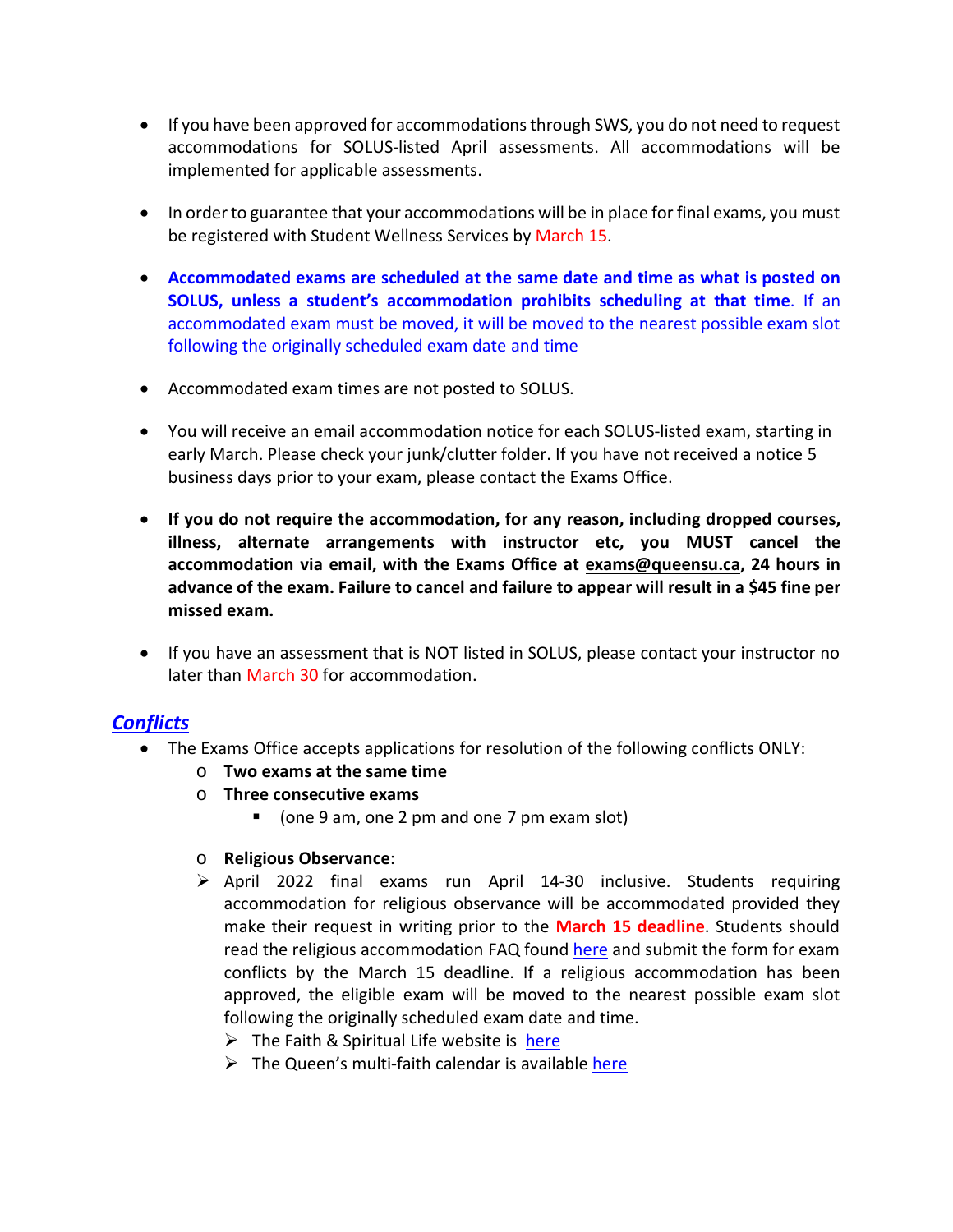$\triangleright$  Forms are available online [here](http://www.queensu.ca/registrar/exams/conflicts) and must be submitted via email to [exams@queensu.ca](mailto:exams@queensu.ca) by March 15, 2022. **No late applications will be accepted.**

# *Exchange Students (whose first language is not English)*

- Exchange Students whose first language is not English are entitled to the use of a dictionary and 30 minutes of extra time on their mid-year and final exams in December and April.
	- The Exams Office has received a list of eligible students from each Exchange Office
	- Eligible students will receive a separate email from the Exams Office with instructions on completing their accommodation application via a Qualtrics survey by February 23, 2022.
		- $\triangleright$  Students must complete their accommodation application no later than March 15, 2022. **No late applications will be accepted.**
	- The Exams Office will make the accommodations to applicable assessments and will communicate details (including new locations for in-person exams) via email to students by April 8, 2022.
- This regulation applies to Exchange students *only*, and **does not** apply to other students whose first language is not English.

# *Remotely Proctored Exams*

- Not every exam uses a remote-proctor service. Please review the information in **Where do I find the schedule?** above.
- Information on remote proctoring can be found at: [http://www.queensu.ca/registrar/students/examinations/exams-office](http://www.queensu.ca/registrar/students/examinations/exams-office-services/remote-proctoring)[services/remote-proctoring](http://www.queensu.ca/registrar/students/examinations/exams-office-services/remote-proctoring)
- Your Queen's Student Photo ID card or government-issued Photo ID will be required for any remotely proctored exam. Only your photo and name need to be visible to the proctor; you may conceal all other personal information. Please ensure you follow the Examity or Proctortrack guidelines:
	- o [Examity](http://www.queensu.ca/registrar/sites/webpublish.queensu.ca.uregwww/files/files/onQ_Examity_Student_Quick_Guide.pdf)
	- o [Proctor Track](http://www.queensu.ca/registrar/sites/webpublish.queensu.ca.uregwww/files/files/onQ%20Proctortrack%20Student%20Guide.pdf)
	- o [Student Photo ID](http://www.queensu.ca/registrar/studentid)
- Remote proctoring platforms are Examity or Proctortrack
	- $\circ$  You are strongly encouraged to write a practice exam with Examity and undertake the onboarding process for Proctortrack by March 15. Doing so will encourage familiarity with the systems and decrease the likelihood of technical difficulties during your exam.
	- o To access Examity or Proctortrack via onQ or D2L, navigate to your course and select the Examity or Proctortrack link in Content.